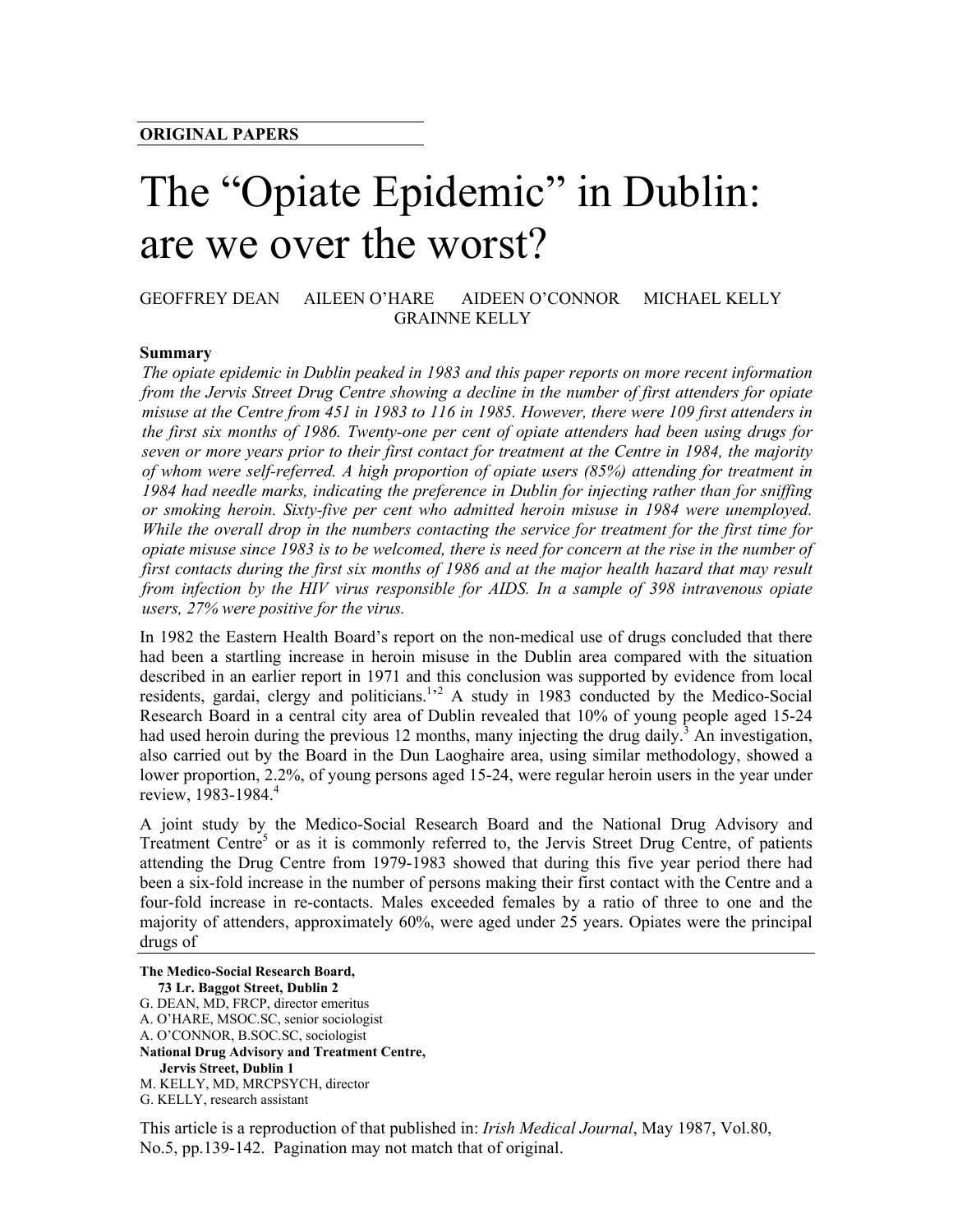Correspondence and reprint requests: The Secretary, Medico-Social Research Board, 73, Lr. Baggot Street, Dublin 2 drugs of misuse and, in particular, heroin. Between 1979 and 1983 the numbers contacting Jervis Street Drug Centre for the first time for treatment of opiate misuse rose eight-fold from 56 to 451. This increase, together with evidence from the Garda Drug Squad of a dramatic increase in the number of persons charged for heroin-related offences and of seizures of the drug, confirmed that there had been an "opiate epidemic" in Dublin between 1979 and 1983.<sup>6</sup> When the attendance at the Jervis Street Drug Centre was analysed for area of residence the attendance rates were highest from north and south central Dublin. The Medico-Social Research Board and the Jervis Street Drug Centre continued their collaboration in a study of patients who had received treatment at the Centre in 1984. This paper reports on the characteristics of the 1984 attenders making some comparisons with those of previous years and also comments on information collected for the first time in 1984. More recent information, as it is available, for 1985 and 1986 is also presented.

### **Patients and Methods**

As described in the previous study,<sup>5</sup> the following information was obtained for each patient: folder number, sex, age group, marital status, area of residence, drug use (ICD 9 codes), first or re-contact for treatment, result of liver investigation and biopsy where present, length of time on drugs prior to first contact, and admitted heroin misuse in the year under review. Additional information collected in 1984 included educational and employment status, referral agent and presence of needle marks. Preliminary data are available on 398 opiate users attending the Centre in 1985 who were tested for the antibodies to the human immunodeficiency virus (HIV) responsible for the Acquired Immune Deficiency Syndrome (AIDS).

### **Results**

The pattern of attendance for treatment at the Jervis Street Drug Centre for 1979 to 1985 is shown in the Figure. All patient contact increased from 294 in 1979 to 1,314 in 1983 and, since then, declined to 1,218 in 1984 and to 1,150 in 1985. Opiate users attending the Centre accounted largely both for the increase and decrease in the all patient numbers. Table 1 distinguishes between persons who made first or re-contacts during the years under review. First contacts for opiate misuse as a proportion of all first contacts declined markedly from 72% in 1982 to 30% in 1985 and then increased to 59% during 1986. Opiate users as a percentage of all patients returning for treatment to the Centre rose from 74% in 1980 to 95% and fell in the first six months of 1986 to 79%.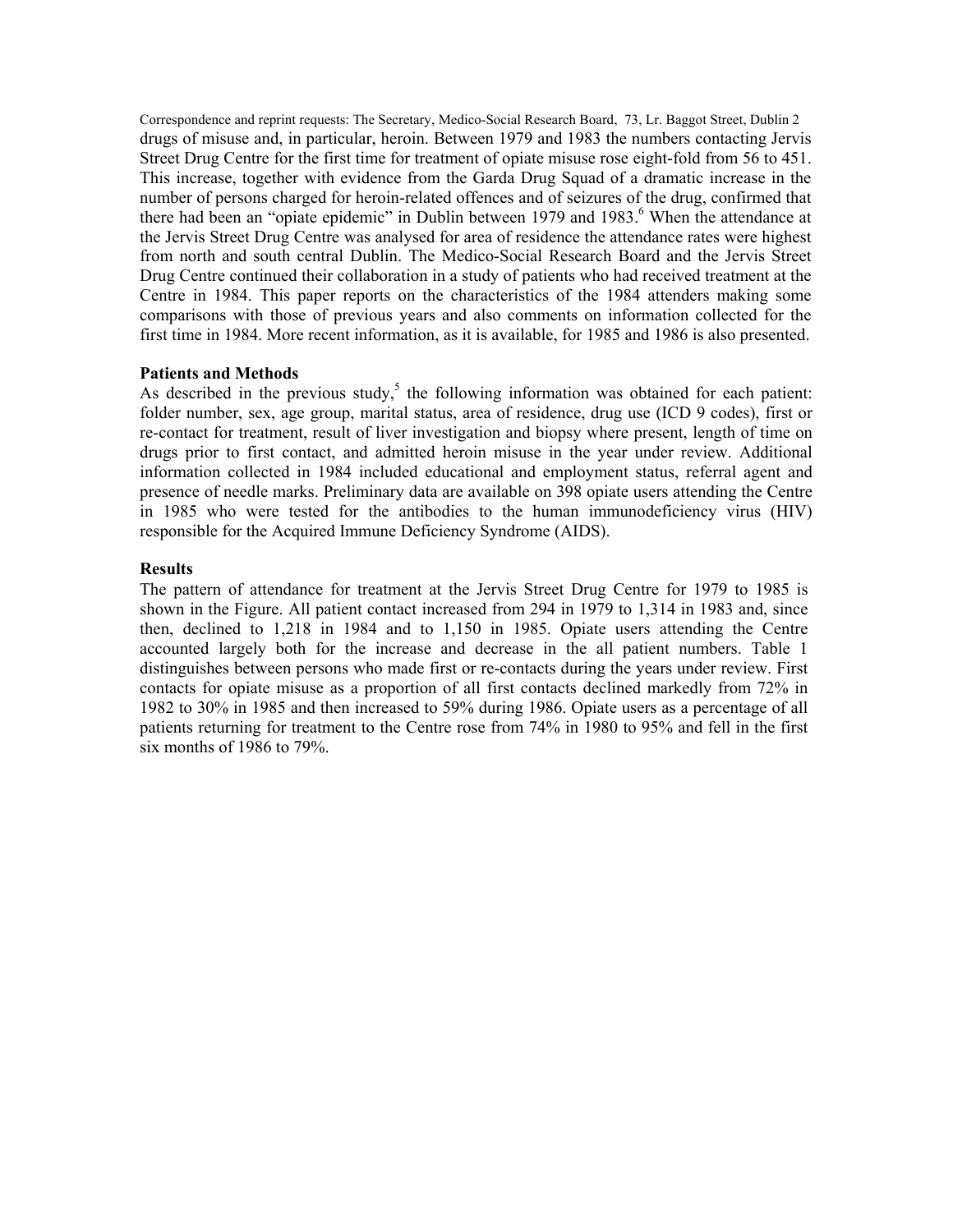

Patients who contacted the Drug Centre between 1979 and 1985

Table 2 provides information, again for selected years, on the length of time opiate users have been misusing drugs prior to their first contact with the treatment Centre. In 1980 and 1984 more than half the first contacts had been three or more years on drugs prior to their contact. In the coding of 1984 data a more detailed breakdown of the three year plus category demonstrated that 21% in that year had misused drugs for seven or more years before making their first treatment contact at Jervis Street.

| Tuble 1, First contact and re-contact with the Centre for all patients, including optale users |            |            |            |            |  |  |  |
|------------------------------------------------------------------------------------------------|------------|------------|------------|------------|--|--|--|
| 1980                                                                                           | 1982       | 1984       | 1985       | 1986**     |  |  |  |
|                                                                                                |            |            |            |            |  |  |  |
| 250                                                                                            | 633        | 506        | 387        | 184        |  |  |  |
| 168                                                                                            | 455        | 321        | 116        | $109***$   |  |  |  |
| $(67.2\%)$                                                                                     | $(71.9\%)$ | $(63.4\%)$ | $(30.0\%)$ | $(59.2\%)$ |  |  |  |
|                                                                                                |            |            |            |            |  |  |  |
| 179                                                                                            | 371        | 712        | 763        | 497        |  |  |  |
| 133                                                                                            | 306        | 626        | 726        | 395        |  |  |  |
| $(74.3\%)$                                                                                     | $(82.5\%)$ | $(87.9\%)$ | $(95.4\%)$ | $(79.5\%)$ |  |  |  |
| 429                                                                                            | 1.004      | 1,218      | 1,150      | 681        |  |  |  |
|                                                                                                |            |            |            |            |  |  |  |

*Table 1: First contact and re-contact with the Centre for all patients, including opiate users\**

\*ICD codes 303.0, 304.7 and 305.5.

\*\*First six months only.

\*\*\*208 first contact opiate users for all 1986. 59.1% of all first contact patients.

| able 2: Optate users <sup>*</sup> – length of time on drugs prior to first contact |                 |       |       |                       |       |
|------------------------------------------------------------------------------------|-----------------|-------|-------|-----------------------|-------|
|                                                                                    |                 | 1980  | 1982  | 1984                  |       |
| Under one year                                                                     |                 | 14.3% | 17.3% | 14.1%                 |       |
| 1-2 years                                                                          |                 | 27.9% | 41.1% | 30.6%                 |       |
| 3-4 years                                                                          | 3 or $\epsilon$ |       |       | $21.7\%$              |       |
| 5-6 years                                                                          | more            | 54.2% | 36.1% | $12.9\%$              | 55.2% |
| 7 or more years                                                                    | years {         |       |       | $20.7\%$ <sup>2</sup> |       |
| Not known                                                                          |                 | 3.7%  | 5.4%  | 0.1%                  |       |
| Total                                                                              |                 | 301   | 761   | 947                   |       |

*Table 2: Opiate users\* – length of time on drugs prior to first contact*

\*ICD codes 303.0, 304.7 and 305.5.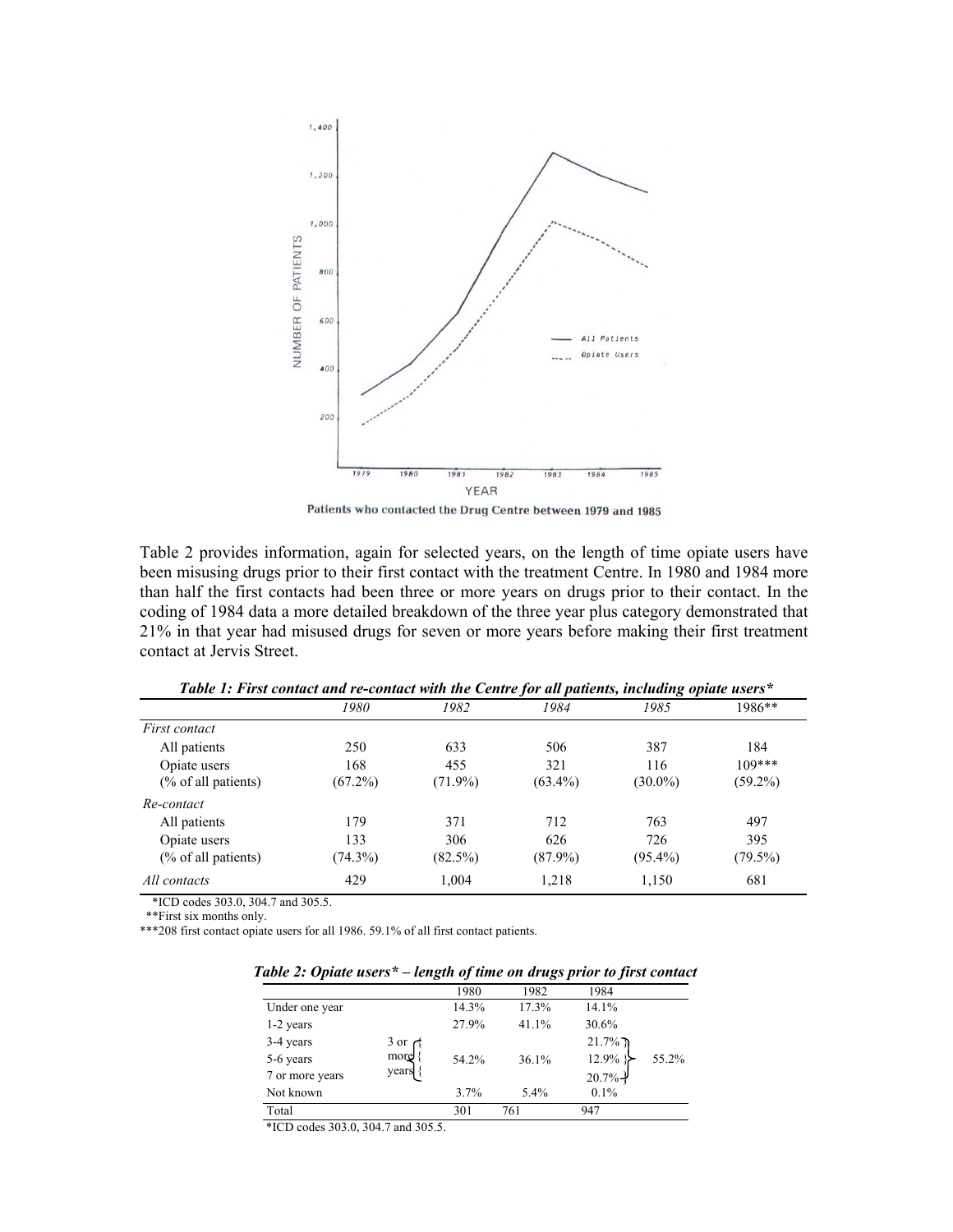| зшиз т 1707        |                           |                   |                           |                |  |  |  |
|--------------------|---------------------------|-------------------|---------------------------|----------------|--|--|--|
| Admitted           | Employed at any time 1984 |                   |                           |                |  |  |  |
| heroin use<br>1984 | Yes                       | No                | Not available<br>for work | Total          |  |  |  |
| Yes                | 253<br>$(27.4\%)$         | 600<br>$(64.9\%)$ | 71<br>$(7.7\%)$           | 924<br>(100.0) |  |  |  |
| No                 | 145<br>$(49.8\%)$         | 118<br>$(40.5\%)$ | 28<br>$(9.6\%)$           | 291<br>(100.0) |  |  |  |
| Total              | 398                       | 718               | 99                        | $1,251*$       |  |  |  |

*Table 3: Admitted heroin use and employment status in 1984*

\*Cases with missing information excluded.  $(n = 3)$ Chi square 57.33. 2df p<.001.

There was a statistically significant association, Table 3, between employment status and admitted heroin use with 65% of those who misused heroin being unemployed as compared to 27% who were employed and 8% who were not available for work. In contrast, among those attenders who did not admit heroin use 50% were employed. Eighty-five per cent of opiate users attending Jervis Street had needle marks, confirming the preference of Dublin drug users to inject rather than smoke or sniff heroin. Two-thirds of the opiate users were self-referred whereas only one-third of those on other drugs were self-referred. Opiate users who were not self-referred were referred by the courts, by hospitals, by general practitioners, by the family or other concerned adults, by the Drug Squad, the gardai, or by counsellors from the Eastern Health Board.

The highest rates for attendance for treatment of opiate misuse were for those resident in north and south central Dublin, but there were attenders from all areas of residence in the Dublin and Dun Laoghaire County Boroughs. Approximately half (398) of all opiate users attending the Centre in 1985 were tested for the antibody to the AIDS virus by the ELISA test, and 27% were positive. Males exceeded females in a ratio of 3 : 1.

#### **Discussion**

Data from this paper show a drop in the number of persons presenting for the first time for treatment of opiate misuse at the Jervis Street Drug Centre in 1984 and 1985. These findings support evidence from the gardai, $^7$  from data on hepatitis patients from the virus reference laboratory, U.C.D. (personal communication) and from a recent study undertaken in a north central Dublin area<sup>8</sup> that there has been a marked decline in opiate misuse in Dublin for these two years compared with previous years.

The reasons for this fall are no doubt complex. However, some responses to the epidemic of opiate misuse, which peaked in 1983, can be identified. The Government reacted by introducing more punitive legislation for drug-related offences with the Misuse of Drug Act 1984, and the implementation of sections of the Criminal Justice Bill in 1985. The submissions of the Special Government Task Force of Ministers in 1983 were responsible for creating greater awareness among the public of the dangers of drug misuse through the introduction of a Diploma Course in Addiction Studies in Trinity College and the development of "life skills" programmes by the Health Education Bureau which were introduced into a number of schools on a pilot basis. Research projects at the request of the Government were carried out by the Medico-Social Research Board which has greatly increased knowledge of the problem. A National Co-ordination Committee on Drug Abuse was set up to advise the Government on an ongoing basis on general issues regarding the prevention and treatment of drug misuse. There has been an increase in the success of the Dublin Drug Squad in dealing with major drug pushers and knowledge about drugs has been disseminated through drug courses in Garda Headquarters since 1981 and to Gardai of all ranks. The Garda Annual Report on Crime,  $1984<sup>7</sup>$  showed a drop in the number of persons charged for drug-related offences and in drugs seized, especially heroin, suggesting that there was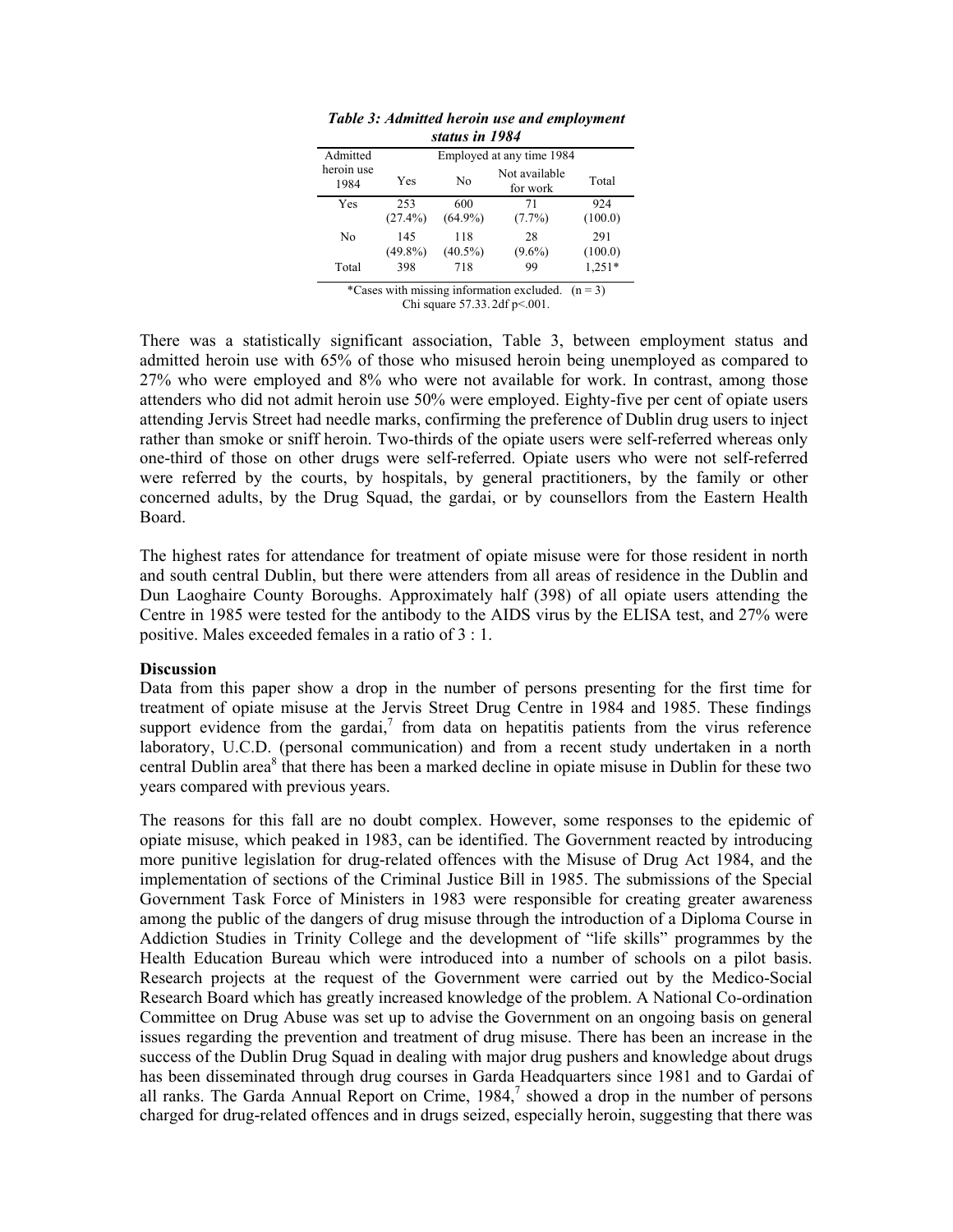less coming into the country than formerly. The churches have played an active role in discouraging drug usage and in assisting those with drug-related problems. The success of local residents' associations, including the Concerned Parents Group, in their stand against drug pushing has also been an important factor.

It is difficult to estimate at all accurately the current number of opiate users in Dublin. During the seven years, 1979-1985, there were 1,877 first contacts for opiate use, usually heroin, at the Jervis Street Centre. This figure reduces to 1,783 for the greater Dublin area, as we know that approximately 5% of opiate users attending the Centre came from outside Dublin for treatment.<sup>9</sup> Earlier studies showed that roughly 65%-70% of users identified in the community had attended the centre,<sup>3-5</sup> while findings from a study in a north central Dublin area<sup>8</sup> show that about onequarter of those misusing opiates two to five years ago, and who were not in prison, were not at the time taking opiates. A rough estimate, therefore, including the first contacts at the drug centre in 1986 would be that there have been about 3,000 opiate users in the Dublin area of whom perhaps 2,000 are still taking opiates when they can get them.

Evidence of a decline in opiate misuse in the Dublin area in 1984 and 1985 is welcome. In particular, the noted drop in the number of first contacts attending the Jervis Street Centre and the proportion shown from community based studies who appear to have "matured out" of heroin – an occurrence also observed in some other countries<sup>10</sup> is encouraging. However, it is disturbing to find that 27% of heroin users attending the Centre in 1985 were positive for antibodies to the AIDS virus. This virus was only identified in 1983 and new information about it is becoming available all the time. It was formerly believed that 5%-10% of those with AIDS antibodies would go on to develop AIDS, but recent information from the United States suggests it may already by as high as  $30\%$  within five years.<sup>11</sup> Furthermore, as the virus is spread by blood to blood contact and by sexual intercourse, intravenous drug users run the risk of becoming infected through sharing needles and syringes and, if infected themselves, of passing on the infection to their sexual partners and to other intravenous drug users with whom they share their "gear". A further problem is that pregnant women can pass on the virus to their unborn babies.<sup>12</sup>

There can be no complacency regarding the drug problem in Dublin. A decline in opiate misuse for the two year period 1984 and 1985 could easily be reversed by a subsequent rise or by misuse of other drugs. There was a considerable increase in 1986 in the number of first contacts for opiate misuse. This rise could represent a real increase in opiate users in the greater Dublin area or a shortening of the period between starting on the drug and attending the Centre. Further analysis should settle this question.

Evidence from this paper and from previous studies of drug use in the Dublin area<sup>3,4,8</sup> shows that opiate misuse is predominantly a problem of the inner city area and that it is associated with unemployment and poor living conditions. A previous study<sup>13</sup> which matched the age and sex of heroin users with non-heroin users in the north central Dublin area revealed that 95% of heroin users were unemployed at the time of interview, compared with 48% for the control group, the norm for that area. Two recent studies in parts of  $Glassrow<sup>14</sup>$  and the Wirral area of Merseyside<sup>15</sup> suggest a more than incidental link with unemployment and deprivation and high heroin use. In the Glasgow study the author suggests that a sense of futility in young people living in areas of high unemployment together with the ease of access to heroin may mean that they are more willing to seek immediate gratification without thought of the future. A strikingly similar picture emerged in the Wirral area where 80% of known heroin users were unemployed and areas of deprivation and heroin misuse overlapped. The established association between high levels of unemployment and heroin misuse in the Dublin context should be addressed by providing, as a matter of urgency, opportunities for employment and social activities for young people from the inner city areas. There is also need for comprehensive education and prevention programmes using all the available media and person to person contact to dissuade people from experimenting